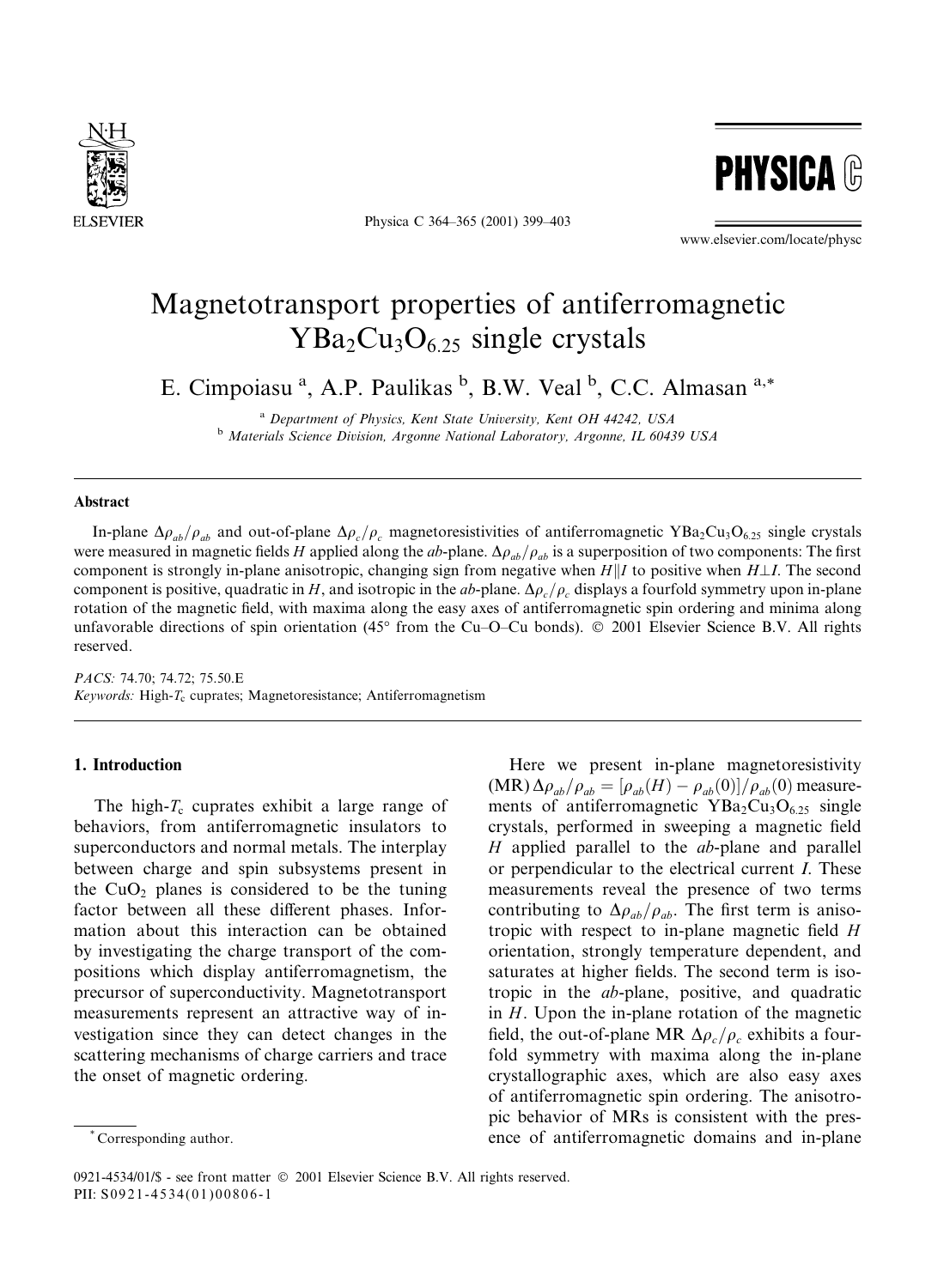orthorhombic distortion of the crystal lattice due to its coupling to the antiferromagnetically ordered  $Cu(2)$  magnetic moments.

## 2. Experimental details

Single crystals of antiferromagnetic  $YBa<sub>2</sub>Cu<sub>3</sub>$ - $O_{6.25}$  were grown by a method described elsewhere [1]. Typical dimensions are  $0.8 \times 0.5 \times 0.04$  mm<sup>3</sup> with the c-axis of the single crystals oriented along the smallest dimension. We have used an eight lead terminal configuration for the simultaneous determination of in-plane  $\rho_{ab}$  and out-of-plane  $\rho_c$ resistivities and their respective MRs. Thus, we applied a low electrical current across the top face and measured the top  $V_{\text{top}}$  and bottom  $V_{\text{bot}}$  face voltages. The homogeneity of the single crystals was checked by performing multiple sets of multiterminal transport measurements in zero field while sweeping the temperature between  $10 \le T \le$ 300 K. The MR measurements were performed at constant temperature  $T$  either by sweeping the magnetic field  $H$  up to 14 T or by rotating a magnetic field of 14 T in the *ab*-plane of the single crystal. During magnetic field sweeps, H was applied parallel to the *ab*-plane of the crystal, with two different orientations with respect to the electrical current *I*: (i)  $H||I||ab$ , and (ii)  $H\perp I||ab$ . Special care was taken to account for the magnetoresistance of the temperature sensors (Pt or Cx) and to eliminate the contribution of the Hall effect to the measured voltages [2].

#### 3. Results and discussion

Fig. 1 shows the temperature dependence of the in-plane  $\rho_{ab}$  and out-of-plane  $\rho_{c}$  resistivities measured in zero magnetic field on a typical YBa<sub>2</sub>- $Cu<sub>3</sub>O<sub>6.25</sub>$  single crystal. This sample is antiferromagnetic for all measured temperatures ( $T \le 300$ K). Note that  $\rho_{ab}(T)$  maintains a weak metallic behavior down to  $T \approx 175$  K, despite the fact that this sample is strongly underdoped. At lower temperatures,  $\rho_{ab}(T)$  is nonmetallic, increasing sharply with decreasing T. Over the same T range  $(10 <$ 



Fig. 1. Temperature T dependence of in-plane  $\rho_{ab}$  and out-ofplane  $\rho_c$  resistivities of YBa<sub>2</sub>Cu<sub>3</sub>O<sub>6.25</sub> single crystal measured in zero magnetic field.

 $T < 300$  K),  $\rho_c(T)$  is very large and displays a nonmetallic behavior.

The field dependence of the in-plane MR  $\Delta \rho_{ab}$ /  $\rho_{ab}$  is shown in Fig. 2 for the two different orientations of  $H$  with respect to  $I$  and for several temperatures. The open circles correspond to data taken with  $H||I||ab$ , while the squares represent



Fig. 2. Field H dependence of in-plane MR  $\Delta \rho_{ab}/\rho_{ab}$  measured with two field orientations. The filled circles correspond to  $H \perp I \parallel ab$  while the open circles correspond to  $H \parallel I \parallel ab$ .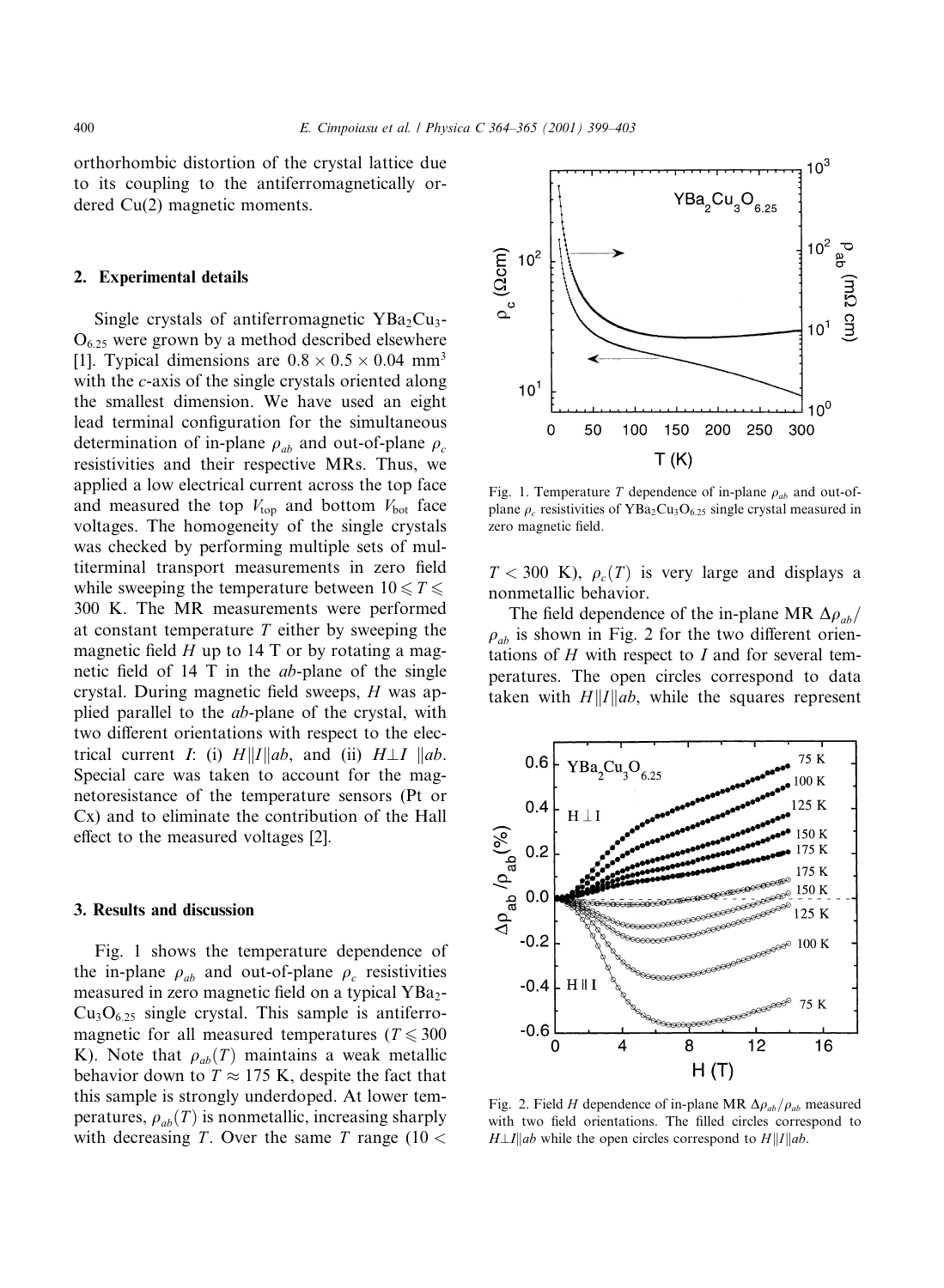$0.4$ 

 $YBa<sub>2</sub>Cu<sub>3</sub>O<sub>6.25</sub>$ 

data measured with  $H \perp I || ab$ . The main feature of these data is that the field dependence of  $\Delta \rho_{ab}/\rho_{ab}$ is a result of two contributions, each dominant over a different field range: (i) An anisotropic contribution with respect to field orientation,  $\Delta \rho_{ab, \text{anis}}/\rho_{ab}$ , dominant at low-H values, which is positive for  $H \perp I$  and negative for  $H \parallel I$ . (ii) A contribution  $\Delta \rho_{ab,is}/\rho_{ab}$  which is positive, isotropic, and dominates at high-H values.

To better understand the nature of the mechanisms present at this antiferromagnetic concentration, it is useful to identify the two contributions to  $\Delta \rho_{ab}/\rho_{ab}$  measured at constant T. Fig. 3(a) shows  $\Delta \rho_{ab}/\rho_{ab}$  vs H data, measured at 125 K under both field orientations (filled circles). The small difference between the high-H curves arises from the small asymmetric contributions of the anisotropic term. Therefore, one can determine the isotropic term (square symbols in Fig.  $3(a)$ ) by taking the average of  $(\Delta \rho_{ab}/\rho_{ab})(H)$  data measured with the two field orientations (filled circles). Then, the anisotropic contribution  $\Delta \rho_{ab, \text{anis}} / \rho_{ab}$  to  $\Delta \rho_{ab}$  $\rho_{ab}$  is obtained by subtracting  $\Delta \rho_{ab,is}/\rho_{ab}$  term from the measured  $\Delta \rho_{ab}/\rho_{ab}$ . The resulting curves for  $H||I$  and  $H\perp I$  are shown in Fig. 3(a) as open triangles. These two curves have the same  $H$  dependence, namely,  $\Delta \rho_{ab, \text{anis}} / \rho_{ab}$  varies quadratically with  $H$  in low fields and approaches saturation for  $H \ge H_{\text{sat}}$ . Also, the two curves are not completely symmetric: the anisotropic contribution when  $H \perp I$ is smaller than the anisotropic contribution when  $H\|I.$ 

Fig. 3(b) is a plot of the  $H$  dependence of  $\Delta \rho_{ab, \text{anis}}/\rho_{ab}$  scaled with respect to its value at  $H = 14$  T, measured at several T with  $H \perp I$ . These data show that for low-H values,  $\Delta \rho_{ab, \text{anis}}/\rho_{ab}$ increases faster with  $H$  the higher the temperature. Also,  $\Delta \rho_{ab, \text{anis}} / \rho_{ab}$  approaches saturation at  $H \ge H_{\text{sat}}$ . The inset to Fig. 3(b) illustrates the T dependence of  $H_{\text{sat}}$  and of  $\Delta \rho_{ab, \text{anis}}/\rho_{ab}$  measured at  $H_{\text{sat}}$ . Both  $H_{\text{sat}}$  and  $\Delta \rho_{ab,\text{anis}}/\rho_{ab}(H_{\text{sat}})$  decrease monotonically with increasing  $T$ . Note that  $\Delta \rho_{ab, \text{anis}}/\rho_{ab}$  changes noticeable with temperature in the measured  $T$  range, in contrast to the isotropic contribution  $\Delta \rho_{ab,is}/\rho_{ab}$  which is practically *T* independent (see Fig. 2).

Fig. 4 is a plot of the out-of-plane MR  $\Delta \rho_c / \rho_c$ measured at 100 K in a magnetic field of 14 T vs



 $\Delta \rho_{ab}/\rho_{ab}$  measured at  $T = 125$  K with  $H \perp I || ab$  and  $H || I || ab$  ( $\bullet$ ), and of the two terms that contribute to its value: the anisotropic contribution  $\Delta \rho_{ab, \text{anis}} / \rho_{ab}$  ( $\Delta$ ) and the isotropic  $H^2$  contribution  $\Delta \rho_{ab, is} / \rho_{ab}$  ( $\square$ ). (b) Magnetic field *H* dependence of the anisotropic term  $\Delta \rho_{ab, \text{anis}} / \rho_{ab}$  for 50  $\leq T \leq 225$  K. The data are normalized with respect to  $\Delta \rho_{ab, \text{anis}}/\rho_{ab}$  (*H* = 14 T). Inset: temperature T dependence of  $H_{\text{sat}}$  and of  $\Delta \rho_{ab, \text{anis}}/\rho_{ab}$  measured at  $H_{\text{sat}}$  with  $H \perp I$ .

the angle  $\theta$  the field H makes in the ab-plane with the crystallographic axis  $a(b)$ . Note that  $\Delta \rho_c / \rho_c$  is anisotropic with a fourfold symmetry. The maxima are at preferred spin orientations  $(0^{\circ}$  and  $90^{\circ}$ . hence, along the Cu–O–Cu bonds), while the minima are at unfavorable spin orientations (45° from the Cu–O–Cu bonds). This behavior reveals the intrinsic relationship between the out-of-plane conduction and the antiferromagnetic spin ordering in the CuO<sub>2</sub> planes.

Two main scenarios have been put forward to explain the intriguing behavior of the anisotropic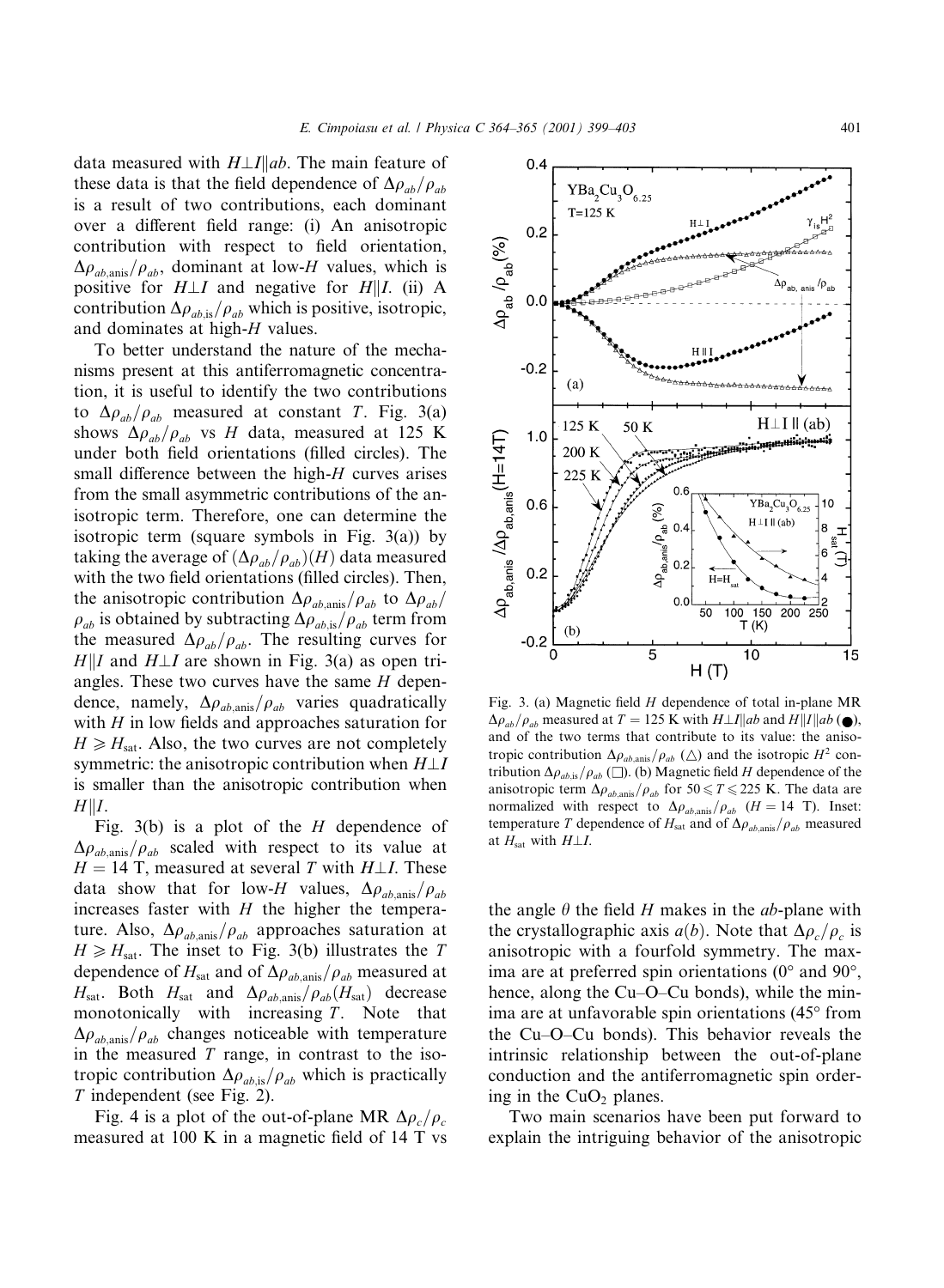

Fig. 4. Plot of the out-of-plane MR  $\Delta \rho_c / \rho_c = [\rho_c(\theta) - \rho_c(0)] / \rho_c$ measured at 100 K in a magnetic field of 14 T vs the angle  $\theta$ the field  $H$  makes in the  $ab$ -plane with the crystallographic axis  $a(b)$ .

contribution to  $\Delta \rho_{ab}/\rho_{ab}$ , which changes sign from positive to negative when H changes from  $H \perp I$  to  $H||I$ , respectively. The first scenario invokes the segregation of charges within an array of stripes that form the boundaries between the antiferromagnetic domains [3]. The stripes order along the direction of the magnetic field as a result of the ferromagnetic coupling between the field and the domain walls. Field ordering of the stripes along  $I$  decreases the resistivity from its value in the absence of a magnetic field, while field ordering of the stripes perpendicular to  $I$  increases the resistivity. As a result,  $\Delta \rho_{ab}/\rho_{ab} < 0$  for  $H||I$  and  $\Delta \rho_{ab}/\rho_{ab} > 0$  for  $H \perp I$ . The second scenario invokes the presence of an in-plane orthorhombic distortion of the crystal lattice in the AF state due to its coupling with the ordered  $Cu(2)$  magnetic moments [4,5]. This leads to an in-plane anisotropy of the bulk resistivities: resistivity is larger when  $I$  is parallel with the sublattice magnetization and smaller when it is perpendicular. An average resistivity is measured in the absence of a magnetic field. Since the sublattice magnetization in high fields is perpendicular to the magnetic field,  $\Delta \rho_{ab}/\rho_{ab} < 0$  for  $H||I$  and  $\Delta \rho_{ab}/\rho_{ab} > 0$  for  $H \perp I$ .

Thus, both scenarios account for the strong anisotropy of  $\Delta \rho_{ab}/\rho_{ab}$  and the sign of  $\Delta \rho_{ab, \text{anis}}/\rho_{ab}$  for the two  $H$  orientations with respect to  $I$ . However, the anisotropy in  $\Delta \rho_c / \rho_c$  upon field rotation within the  $CuO<sub>2</sub>$  plane, with maxima along the in-plane crystallographic axes, is hard to understand in the stripe scenario unless the stripes also produce a positive  $\Delta \rho_c / \rho_c$  (*H*||*ab*) which increases with increasing  $H$ . According to Ref. [6] this is not the case, namely, the effect of the magnetic field on the stripes gives rise to a negative contribution to  $\Delta \rho_c / \rho_c$  for all measured H values. On the other hand, this angular anisotropy of  $\Delta \rho_c / \rho_c$ , with its fourfold symmetry, can be explained in the second scenario which invokes the presence of an in-plane orthorhombic distortion of the crystal lattice in the AF state [7].

None of the two models presented above can explain the positive, isotropic contribution to  $\Delta \rho_{ab}/\rho_{ab}$  when H||I||ab or H $\perp I$ ||ab. A strong, positive, quadratic in H contribution to  $\Delta \rho_c / \rho_c$ when  $H\|$  c-axis of samples with similar oxygen concentration was reported to sharply develop upon cooling through  $T_N$  and to persist in the antiferromagnetic state as well [8]. This contribution was attributed to field suppression of spin fluctuations which might assist the out-of-plane electron hopping. The change in the ordering state of the spin subsystem at  $T < T_N$  could also affect the in-plane transport and produce this positive isotropic contribution to  $\Delta \rho_{ab}/\rho_{ab}$ .

### 4. Summary

MR measurements were performed on antiferromagnetic  $YBa<sub>2</sub>Cu<sub>3</sub>O<sub>6.25</sub>$  single crystals in magnetic fields  $H||ab$  plane. The in-plane MR  $\Delta \rho_{ab}/\rho_{ab}$ contains two terms, reflecting two different mechanisms present in this antiferromagnetic composition. The first term is strongly in-plane anisotropic for the two field orientations,  $H||I||ab$  and  $H \perp I \parallel ab$ . This term is quadratic in H for low-H values and saturates at higher fields (for example,  $H_{\text{sat}} = 6$  T at  $T = 100$  K). The second term is positive over the whole measured  $T$  range, independent of field orientation, and dominates at  $H > H<sub>sat</sub>$ . The out-of-plane resistivity exhibits an in-plane anisotropy, with four-fold symmetry, revealing the correlation between the out-of-plane transport and